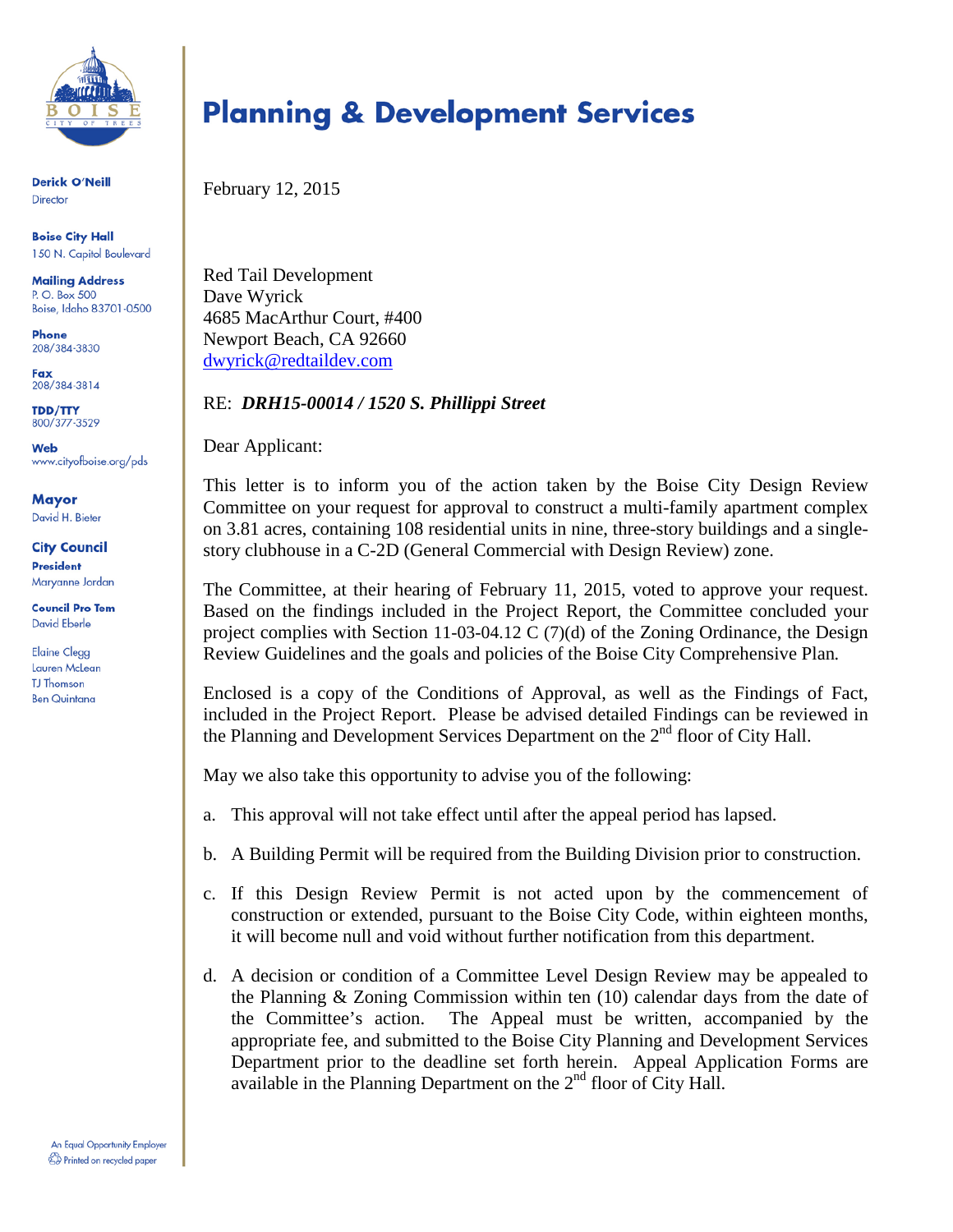e. A decision of the Planning and Zoning Commission may then be appealed to the Boise City Council. Once the Council makes a final decision, the landowner may request a regulatory taking analysis for that decision and/or conditions within 28 days following such final decision in accordance with Section 67-8003 of the Idaho Code.

If you have any questions, please feel free to contact this department at 384-3830.

Sincerely,

Andualpfining

Andrea Tuning Design Review Planner BOISE CITY PLANNING & DEVELOPMENT SERVICES

AT:nh

cc: Cindy Huebert / BRS Architects / 1010 S. Allante Place, Ste. 100 / Boise, ID 83709 [cindy@brsarchitects.com](mailto:cindy@brsarchitects.com) Trent Koci / BRS Architects / 1010 S. Allante Place, Ste. 100 / Boise, ID 83709 [trent@brsarchitects.com](mailto:trent@brsarchitects.com) Mark Reinhardt / 5326 Kootenai Street / Boise, Idaho 83705

Attachments:

- Conditions of Approval
- Findings of Fact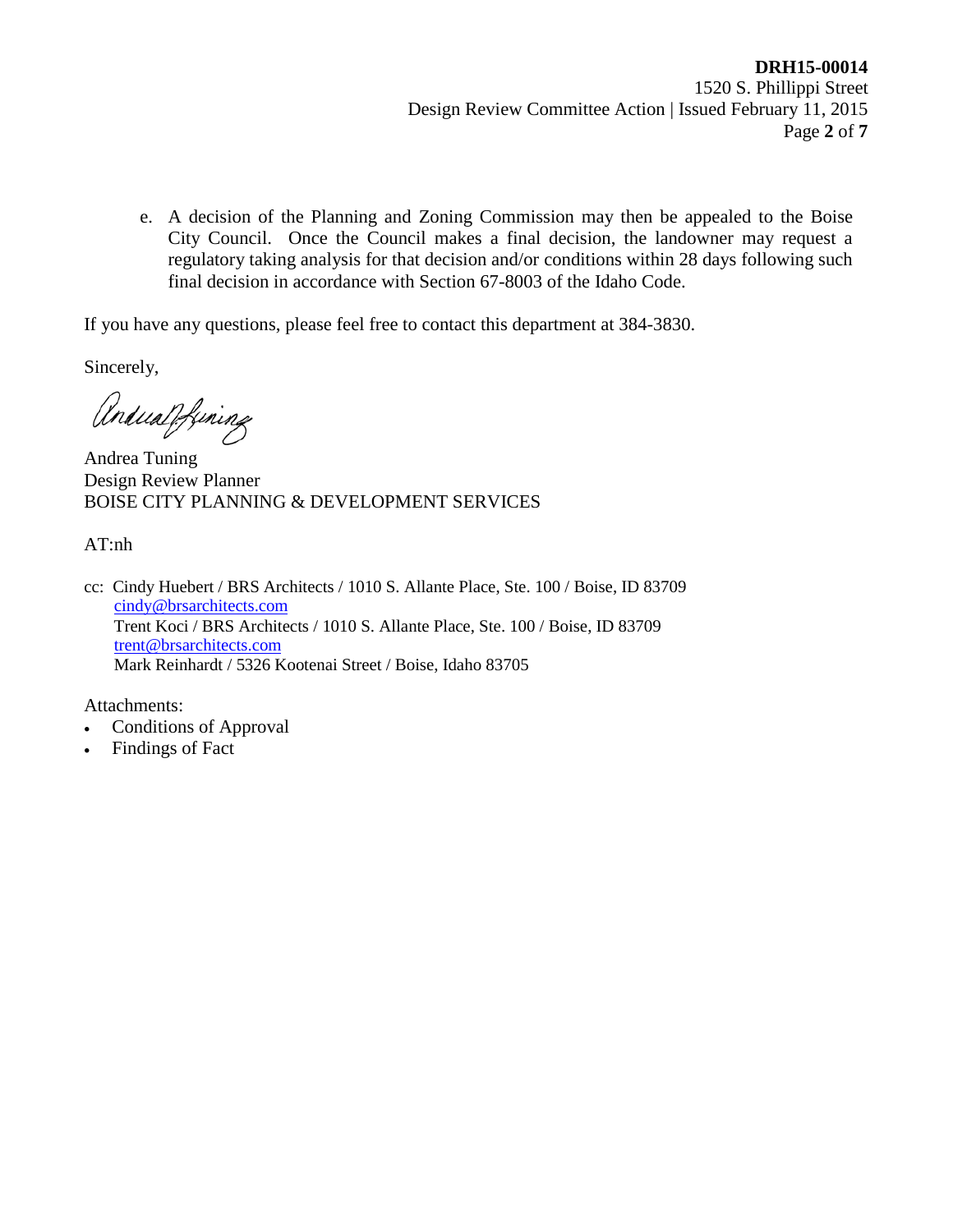## **Conclusion and Recommended Conditions**

Staff finds the project complies with Sections 11-03-04.12 C (7)(d) of the Zoning Ordinance, the Design Review Guidelines and the goals and policies of the Boise City Comprehensive Plan and would recommend **approval** subject to the following conditions.

## **Site Specific Conditions**

- 1. Compliance with the plans submitted to and on file in the Planning and Development Services Department dated received January 13, 2015, with the following exceptions:
	- a. Provide a copy of an agreement addressing cross access between the subject property and adjacent parcels.
	- b. Submit a Record of Survey to combine the five separate parcels into one buildable parcel. In addition, the record of survey must show all existing easements.
	- c. Submit detailed elevations of the carports to be reviewed and approved by the Design Review Team.
	- d. Install one Class II tree within the planter adjacent to the northernmost trash enclosure.

Revised plans indicating compliance with the above conditions shall be submitted to Planning Staff for approval prior to application for any construction permits.

#### **Responsible Agencies and Other Boise City Departments**

- 2. A Building Permit approval is contingent upon the determination that the site is in conformance with the Boise City Subdivision Ordinance. Contact the Planning and Development Services Subdivision Section at 384-3998 regarding questions pertaining to this condition.
- 3. The applicant shall comply with the requirements of the Boise City Public Works Department (BCPW) for drainage, sewers, street lights and pretreatment comments as well as the memorandum from the Solid Waste/Ground Water Manager dated January 21, 2015. Please contact BCPW at 384- 3900. All items required by BCPW shall be included on the plans/specifications that are submitted for a Building Permit. Please note that any changes or modifications by the owner to the approved Storm Water Plan must be resubmitted to BCPW for approval.
- 4. Prior to a Building Permit and prior to any construction on the site, an Erosion and Sediment Control Permit must be obtained from the Building Division of the Planning and Development Services Department.
- 5. A Building Permit is contingent upon approval from Boise City Community Forestry for tree planting within right-of-ways, per Title 9, Chapter 16, Section 09-16-05.2. Contact Boise City Community Forestry at 384-4083 with questions regarding this condition.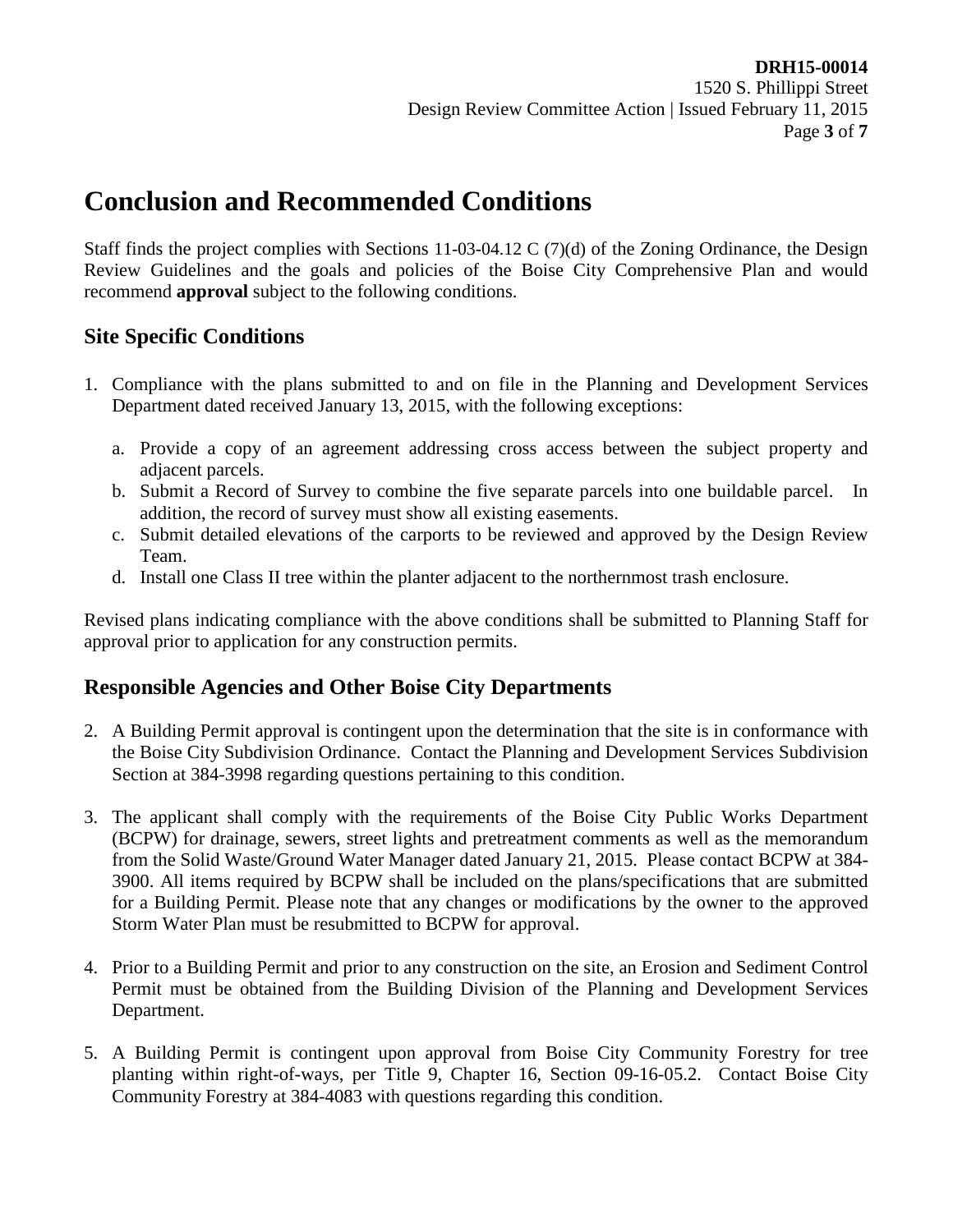- 6. Compliance with the requirements of the Independent School District of Boise City #1 dated January 19, 2015.
- 7. Compliance with the requirements of the Valley Regional Transit comments dated January 19, 2015.
- 8. Compliance with the Boise City Fire Department letter dated December 26, 2014.

## **Standard Conditions of Approval**

- 9. All loading activities and site maintenance (with the exception of snow removal) are limited to Mondays through Fridays between the hours of 7:00 a.m. and 10:00 p.m. and Saturdays and Sundays between the hours of 8:00 a.m. and 8:00 p.m.
- 10. Construction activity on site is restricted to the hours of 6:30 a.m. to 6:00 p.m. Mondays through Fridays and 8:30 a.m. to 6:00 p.m. on Saturdays and Sundays.
- 11. All landscaping areas shall be provided with an underground irrigation system. Landscaping shall be maintained according to current accepted industry standards to promote good plant health, and any dead or diseased plants shall be replaced. All landscape areas with shrubs shall have an approved mulch such as bark or soil aid.
- 12. All landscape trees shall be pruned in accordance with the American National Standards Institute's Standard Practices for Tree Care Operations (ANSI A300 - latest edition). No trees on the site shall be topped, headed back, rounded over or otherwise disfigured. Contact Boise City Community Forestry at 384-4083 for information regarding tree care operations.
- 13. An approved protective curbing shall enclose all landscape areas where they are adjacent to parking areas or driveways.
- 14. Swales/retention/detention areas shall not be located along the streets, unless it can be shown that landscaped berms/shrubs will screen the swales.
- 15. Vision Triangles as defined under Section 11-07-02 (B) of the Boise City Code shall remain clear of sight obstructions.
- 16. In compliance with Boise City Code, anyone planting, pruning, removing or trenching/excavating near any tree(s) on ACHD or State right-of-ways must obtain a permit from Boise City Community Forestry at least one (1) week in advance of such work by calling 384-4083. Species shall be selected from the Boise City Tree Selection Guide.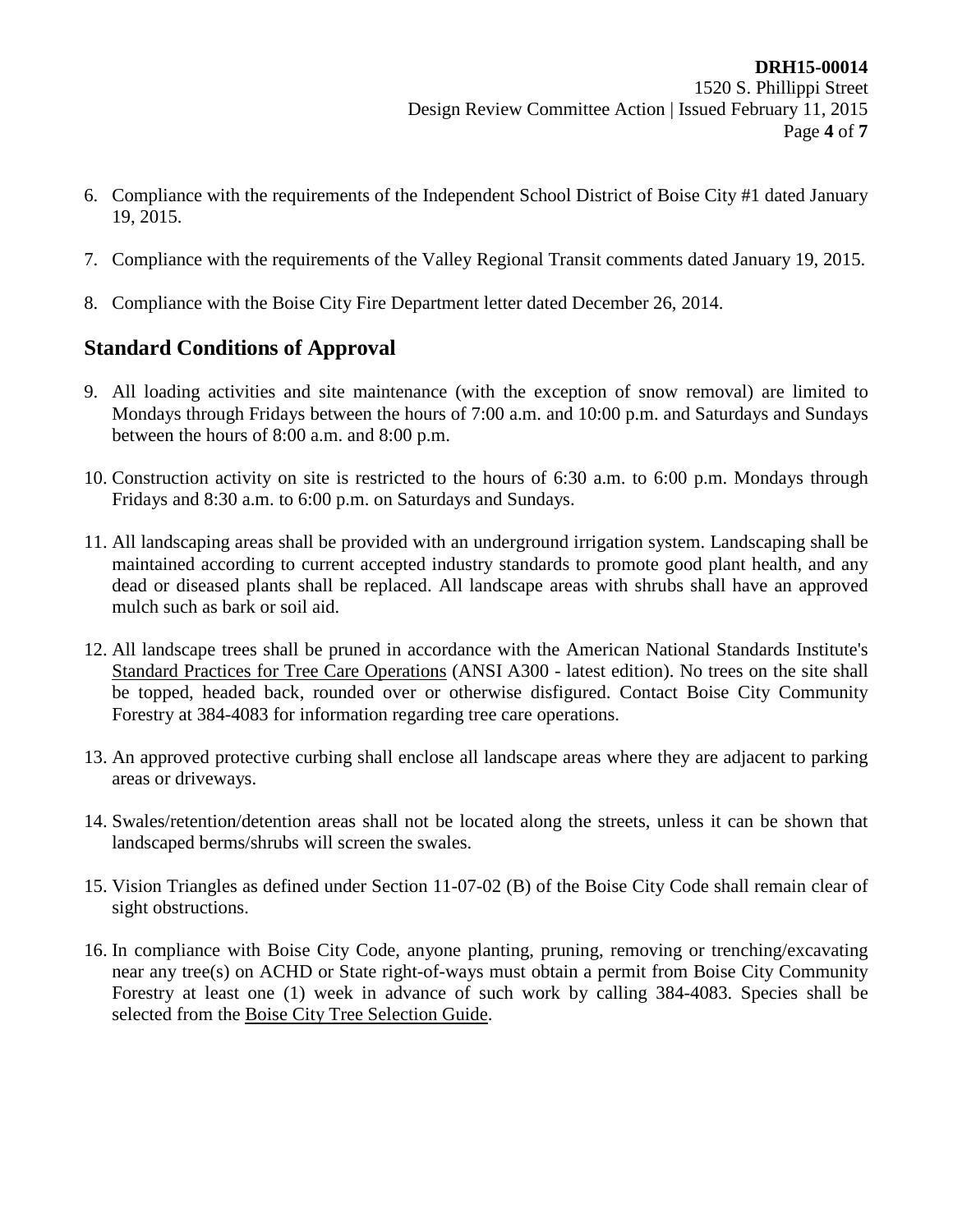- 17. Existing healthy trees shall be saved where not in conflict with building locations or required driveways as determined by the Boise City Forester and approved by the Design Review staff. Existing grading shall be altered as little as possible, with a minimum compaction of topsoil within the tree drip line area. Soil sterilants shall not be applied near the drip line of these trees. Pervious paving shall be provided within the drip line area, unless otherwise approved by the Boise City Forester and the Design Review staff, to allow surface air and water penetration to the feeder root zone of trees near paved areas.
- 18. Deciduous trees shall be not less than 2" to 2½" caliper size at the time of planting, evergreen trees 5' to 6' in height, and shrubs 1 to 5 gallons, as approved by the Design Review staff. All plants are to conform to the American Association of Nurseryman Standards in terms of size and quality.
- 19. All surface drainage shall be reviewed and approved by ACHD and BCPW. Perimeter grading shall be designed to match the existing grade of the adjoining properties.
- 20. All parking areas and driveways shall be paved and striped. All handicapped spaces and approved compact spaces shall be clearly marked and signed as required. Bicycle parking, as required by Section 11-07-03 (6) (a) of the Boise City Code, shall be provided.
- 21. All Americans with Disabilities Act (ADA) requirements shall be met. A total of six accessible space(s) shall be provided, which are to be located on the shortest accessible route of travel to the accessible building entry.
- 22. Any outside lighting shall be reflected away from adjacent property and streets. Exterior light fixture details shall be submitted to the Design Review staff for approval prior to issuance of a Building Permit. Impacts on residential areas shall not be permitted.
- 23. The illumination level of all light fixtures shall not exceed two (2) foot-candles as measured one (1) foot above the ground at property lines shared with residentially zoned or used parcels.
- 24. Boise City Fire Department requires water mains, fire hydrants and temporary Fire Department access to be installed, inspected and approved by the Fire Department prior to commencement of combustible construction. Note: Temporary water and temporary access during construction may be permitted upon request to, and approval by, the Fire Department.
- 25. No obstructions (landscaping, signs, fences or other elements) shall encroach upon any required fire access or fire facility.
- 26. All signs will require approval from the Planning and Development Services Department prior to installation.
- 27. Trash receptacles and on-grade and rooftop mechanical fixtures and equipment shall be concealed from public view by use of an approved sight-obscuring method. All screening materials shall be compatible with the building materials/design.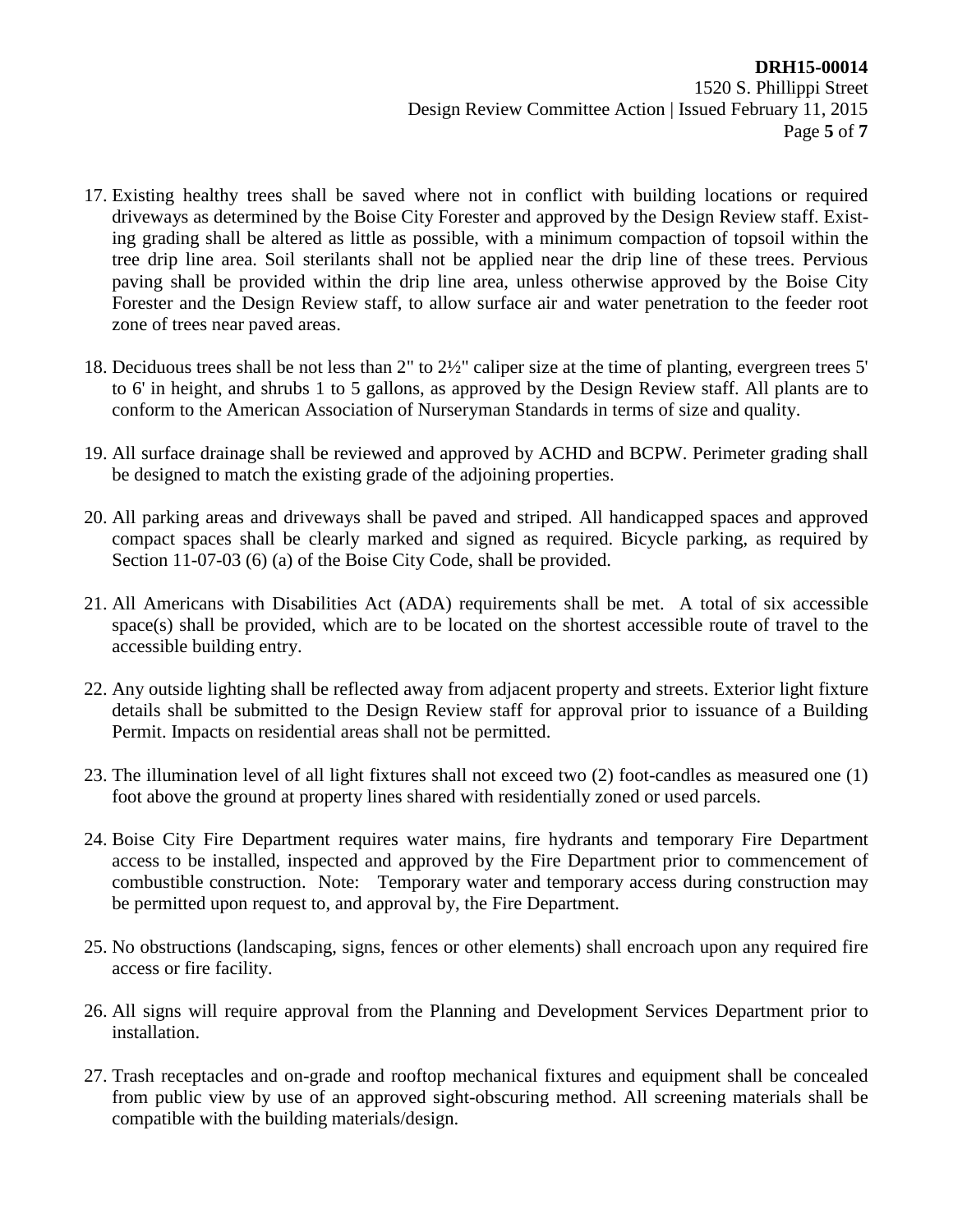- 28. Utility services shall be installed underground.
- 29. No trees within street right-of-ways shall be removed or pruned without approval from Boise City Community Forestry in compliance with Boise City Code. No trees within the property, as shown on the plans and approved by the Design Review Committee or the Design Review staff, shall be removed without the approval of the Design Review Committee or the Design Review staff and in compliance with Boise City Code.
- 30. In the event a tree is removed without prior approval, the tree shall be replaced with a tree with trunk caliper 1.5 times the one removed or with a sufficient number of trees, as approved by the Design Review Committee or the Design Review staff, with a trunk caliper not less than 4" and a total cumulative caliper area equal to 1.5 times the caliper area of the tree(s) removed. Caliper shall be as measured by the American Nurseryman's Association standards. For example, if a 12" caliper tree is removed, it must be replaced with either one 18" caliper tree or three 6" caliper trees or five 4" caliper trees. The replacement requirement may be modified upon a showing made to the Design Review Committee or the Design Review staff of disease or death of the tree which was not caused by neglect.
- 31. An Occupancy Permit will not be issued by the Planning and Development Services Department until all of these conditions have been met. In the event a condition(s) cannot be met by the desired date of occupancy, the Planning Director will determine whether the condition(s) is bondable or should be completed, and if determined to be bondable, a bond or other surety acceptable to Boise City will be required in the amount of 110% of the value of the condition(s) that is incomplete.
- 32. No change in the terms and conditions of this approval shall be valid unless in writing and signed by the applicant or his authorized representative and an authorized representative of Boise City. The burden shall be upon the applicant to obtain the written confirmation of any change and not upon Boise City.
- 33. Any change by the applicant in the planned use of the property, which is the subject of this application, shall require the applicant to comply with all rules, regulations, ordinances, plans, or other regulatory and legal restrictions in force at the time the applicant, or successors of interest, advise Boise City of intent to change the planned use of the property described herein, unless a variance in said requirements or other legal relief is granted pursuant to the law in effect at the time the change in use is sought.